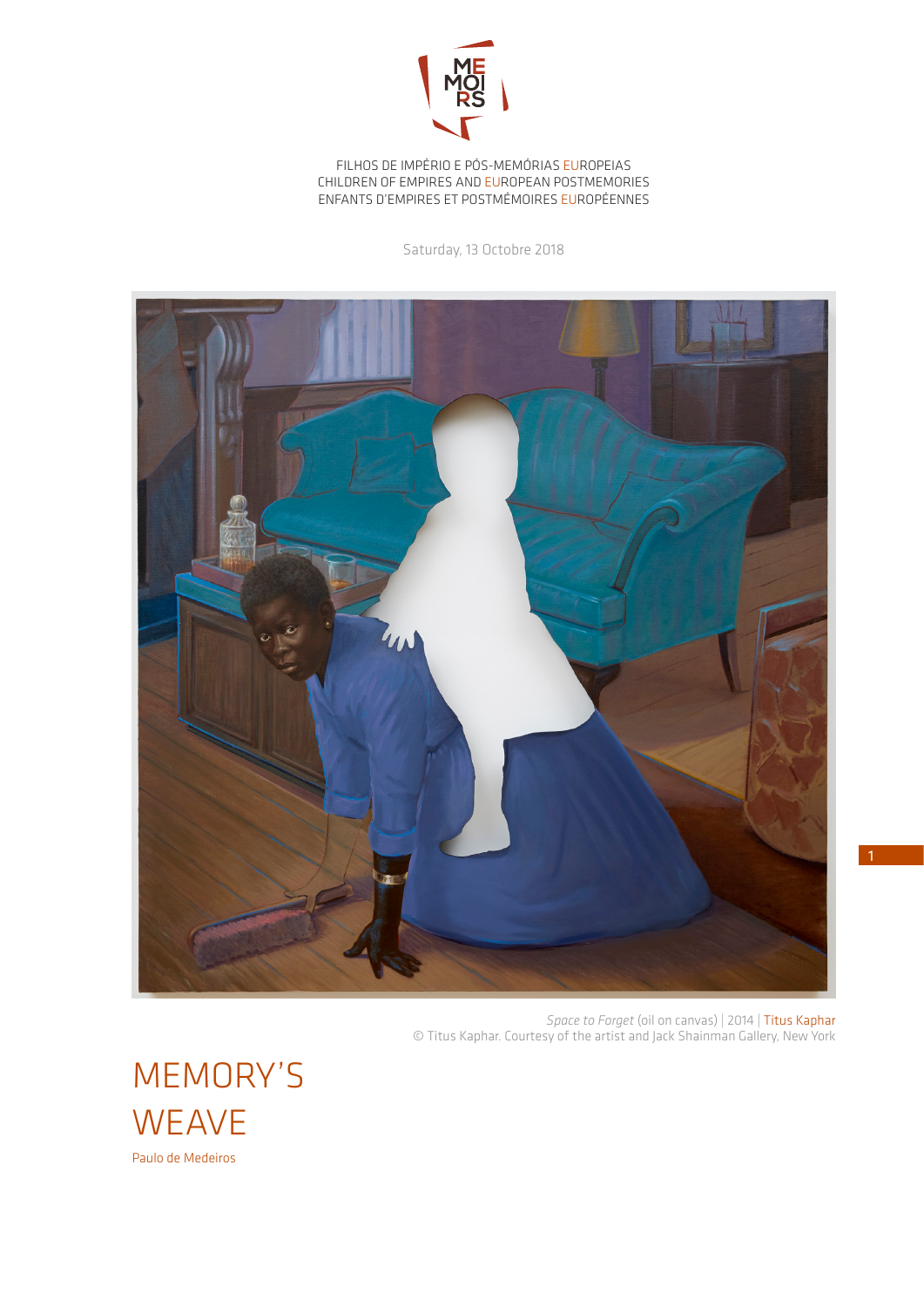

Even as academic research into questions of memory has made significant advances in the past twenty years, one could be forgiven for thinking we had entered a phase of deep cultural amnesia. All over the world we witness the resurgence of forces bent on reversing all and any emancipatory achievements of the last couple of centuries, be it in the realm of politics, gender relations, racial questions, or even plain and simple science. Vocabularies long thought to have been exposed as fascist and totalitarian hit us on the face once again in all forms of media, from the most unreliable personal chat rooms in the internet to very established press outlets. Commenting in *The Guardian* recently, Owen Jones did not mince words when he bluntly stated that "When the history of the far-right revival is written, the judgement cast on the British media will be deservedly brutal" [\(28 September, 2018](https://www.artslant.com/ny/articles/show/42020-titus-kaphar-pulls-back-the-curtains-on-racial-injustice-past-and-present)). Far from being something played on the media alone, the attempt to revert back to the darkest past as if there were no memory at all is repeatedly and tragically taken to the streets, be it in Charlottesville when Heather Heyer was killed on August 12, 2017; in Rio de Janeiro when Marielle Franco was assassinated on March 14 of this year; in Porto on 24 June, 2018, when Nicol Quinayas was brutally assaulted by a security guard; or in Chemnitz on 26 August, 2018, where violent clashes between far-right groups made all too clear how quickly the evils of the past seem to be forgotten. In the latter case, the swift and massive response by German citizens intent on reaffirming the integrity of their country was an important ray of hope that all may not yet be lost.

Another such ray of hope, and one that hopefully will reverberate and be felt outside of its immediate context, is the exhibition on "Afro-Atlantic (Hi)stories" that opened at the Museum of Modern Art of São Paulo (MASP) and the Institute Tomie Ohtake, on 29 June, 2018 and will run until 21 October. All in it is about memory and yet memory is scarcely ever mentioned in any of the descriptions or theoretical texts that have been included in the second volume of the accompanying catalogue. Under any circumstances this would be an impressive, not to say monumental exhibition that performs a variety of functions across different strata. On the one hand it is a massive education on the importance, significance, and reach of African and African diasporic art, as it is on the incommensurable suffering brought on by slavery and its consequences to today. On the other hand it is both a celebration of human achievement and a stark reminder that one cannot forget; that the past lives on; and that, in spite of all attempts to silence the oppressed, deny their humanity, or even erase them from History, their memory is a crucial link across generations: their past achievements endure and help inform and transform our present world.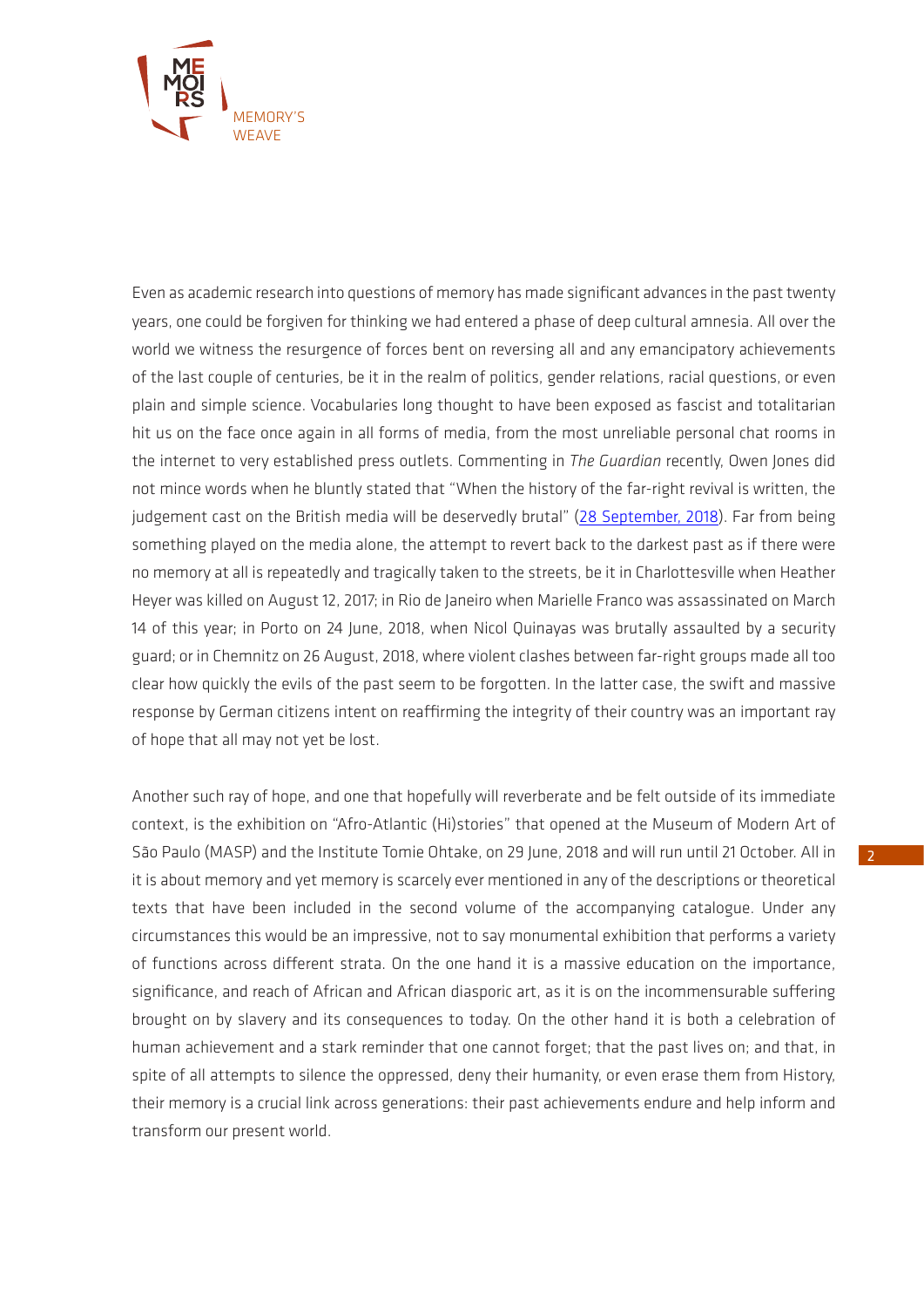

The sheer number (over four hundred), range, and variety of artefacts assembled together, is remarkable. Although the majority comes from Brazil itself, many objects were also loaned from other institutions in a variety of countries, including the USA, Angola, and a number of European ones, with the noticeable exception of Portugal. Several reasons can be imagined for such a situation but it points out to another lack and that is the way in which Portugal itself has not yet managed to come to terms with its imperial and colonial past. In a sense, another function of the MASP/ITO exhibition – however unintentional it may be – is to raise the question of where in this discussion can, or should, Portugal be situated. Can one imagine such an exhibition being held in Portugal? When public opinion seems to be actively engaged with the possibility, desirability, perhaps inevitability, of creating a museum to celebrate (once more) the "discoveries" and Portugal's contribution to European expansion, it would seem equally, if not more, pressing to discuss in concrete terms a museum that would celebrate all those people and those cultures with whom Portugal engaged, often with the direst consequences, throughout the centuries, and that enriched Portugal in all forms of ways. Until we can have that discussion, until we can achieve that recognition, a gaping absence remains that does not, and cannot, cease to haunt us all.

From the immense variety of art works on display at MASP and the Institute Tomie Ohtake, there is one in particular I would like to briefly consider: Titus Kaphar's 2014 *Space to Forget*. It is a large, square, oil painting at 162,5 x 162,5 cm. It depicts what one could easily mistake for a surrealist scene: a black woman whose blue dress closely resembles the large sofa behind her, on all fours, looking at us. Sitting astride her we see, or rather do not see, the cutout figure of a child. The woman's left hand holds an elongated cleaning brush even though both hand and arm are almost transparent, as if not really there, or blending even more than the dress with the house. This is a highly complex portrait, not just because of what it shows but also what it chose not to show. The image with which it primarily dialogues is a photograph from 1899 by the German-Brazilian photographer Jorge Henrique Papf. The 20 x 22cm black & white print shows a similar scene, except that there is no furniture – the photographer's studio backdrop shows a tropical landscape – and the white child is clearly visible. One could say that by removing the white figure from his painting Kaphar renders it absent, annuling its centrality inherent in the charged racial politics that inform the original image and so many others like it. Yet, at the same time it also makes it excessively white as the blank void left in the scene stands in high contrast to the rest of the painting. One cannot but read this as a way of representing whiteness as always already a form of excess and an empty absence.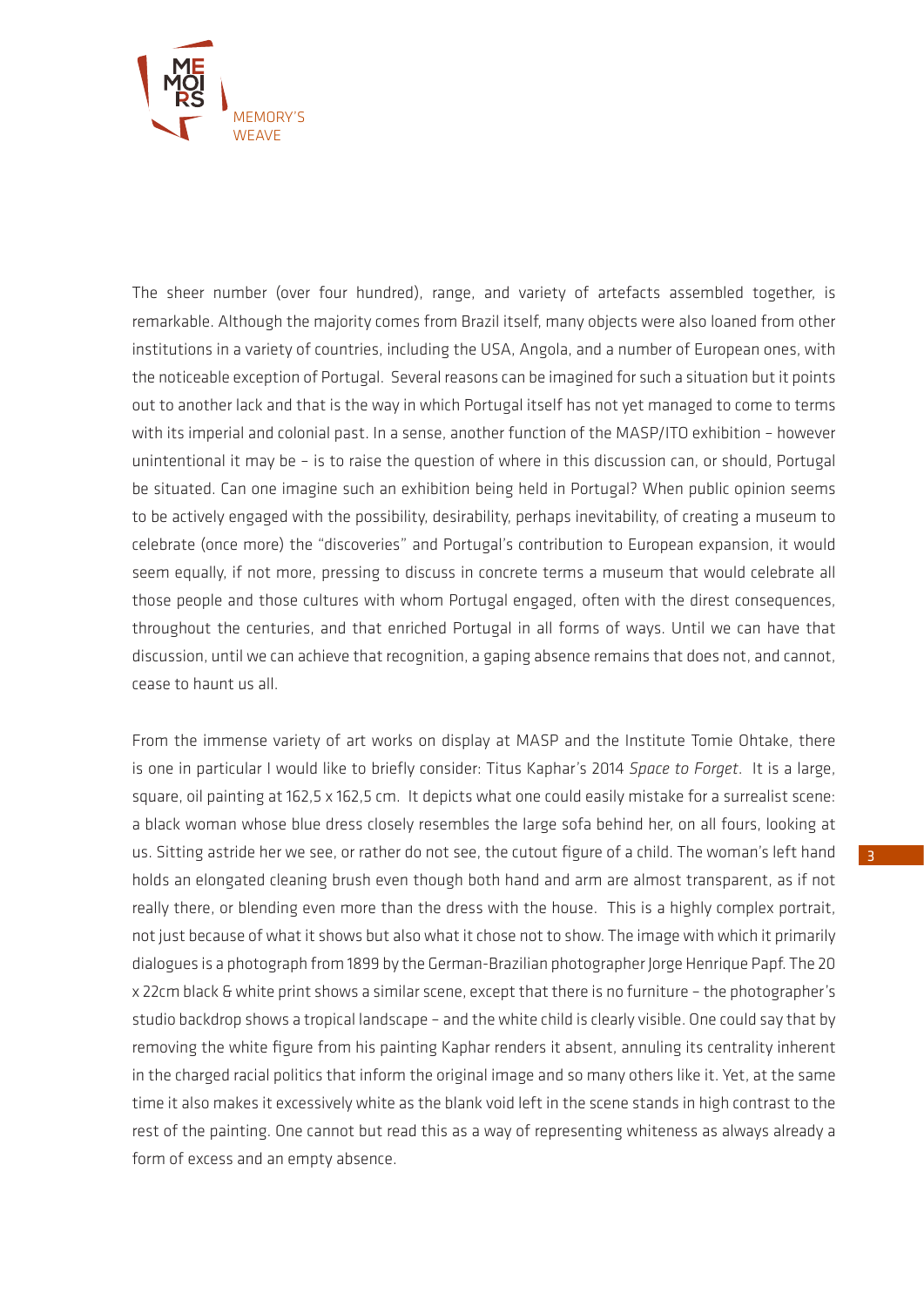

Stephanie Berzon in *Artslant* has noted the importance that confronting the past has in much of [Kaphar's work:](https://www.artslant.com/ny/articles/show/42020-titus-kaphar-pulls-back-the-curtains-on-racial-injustice-past-and-present) "Kaphar gives form and authority not only to black men, but also to the women who have been objectified or erased altogether from the art historical canon. They surface through formal interruptions in the painting process—whether through a ripped opening in the canvas to expose an interracial love affair in *Falling from the Gaze* or camouflaging a woman with the green curtains behind her in *Lost in the Shadows*". She further notes a similar effect in *Space to Forget*. The painting registers the charged racial violence inherent in the original photograph and forces us to concentrate our attention on the black woman, precisely the one figure which should have been invisible, furniture-like, in the original image. Obviously Kaphar's painting would be an eloquent denunciation of racism even if seen in isolation and devoid of any context. Juxtaposed to Papf's photograph, however, it assumes an important other layer as it serves as a way of remembering and witnessing slavery's violence and cruelty all the way down to the most intimate and domestic spaces. It goes without saying that Kaphar's painting, far from constituting any kind of memorial or reflection on History is much more a powerful instrument to channel the suffering and endurance from the past into our present. As such it is helpful to draw on at least one other of Kaphar's paintings, also from 2014. Titled *Another Fight for Remembrance*, and over two meters tall (228.6 x 182.88 cm), it was commissioned by *Time Magazine* for a cover intended to commemorate the Ferguson Protesters, who had risen on the wake of the fatal shooting of an Afro-American teenager, 18-year old Michael Brown Jr., by a white policeman in Ferguson, Missouri, on 9 August, 2014. The painting shows the black protesters with their hands raised high up in the air, but one can only partly see them as the painting has been additionally covered in white paint for the most part. The technique allows a form of protecting the identity of those depicted, but above all, and this can be seen in conjunction with other works n the same series, it forces us to take into account the processes of deep and systematic invisibility that our society still today inflicts on a large majority of people. The whitewashing afforded by the extra layers of paint that veil but do not fully erase the figures calling for justice, becomes an equally powerful metaphor, comparable in all senses to the blank void left out by the cutout of the figure of the white child in *Space to Forget*. Indeed, the titles of both paintings can be read together as signifying complementary sides of the work of memory that remains crucial if one is to make sense of how our society still perpetuates the cruellest forms of inequality. The exhibition in São Paulo did not follow any form of chronology. Choosing, instead, to allow for the pairing of different items and creating a dialogue across time and space, the curators have enabled a more powerful way of learning from the past and of letting the memory of those remote voices and figures, even those who were meant to remain at the mere level of objects, if at all visible, assume their human dignity and speak eloquently to all of us in the present who can garner hope from their resistance.